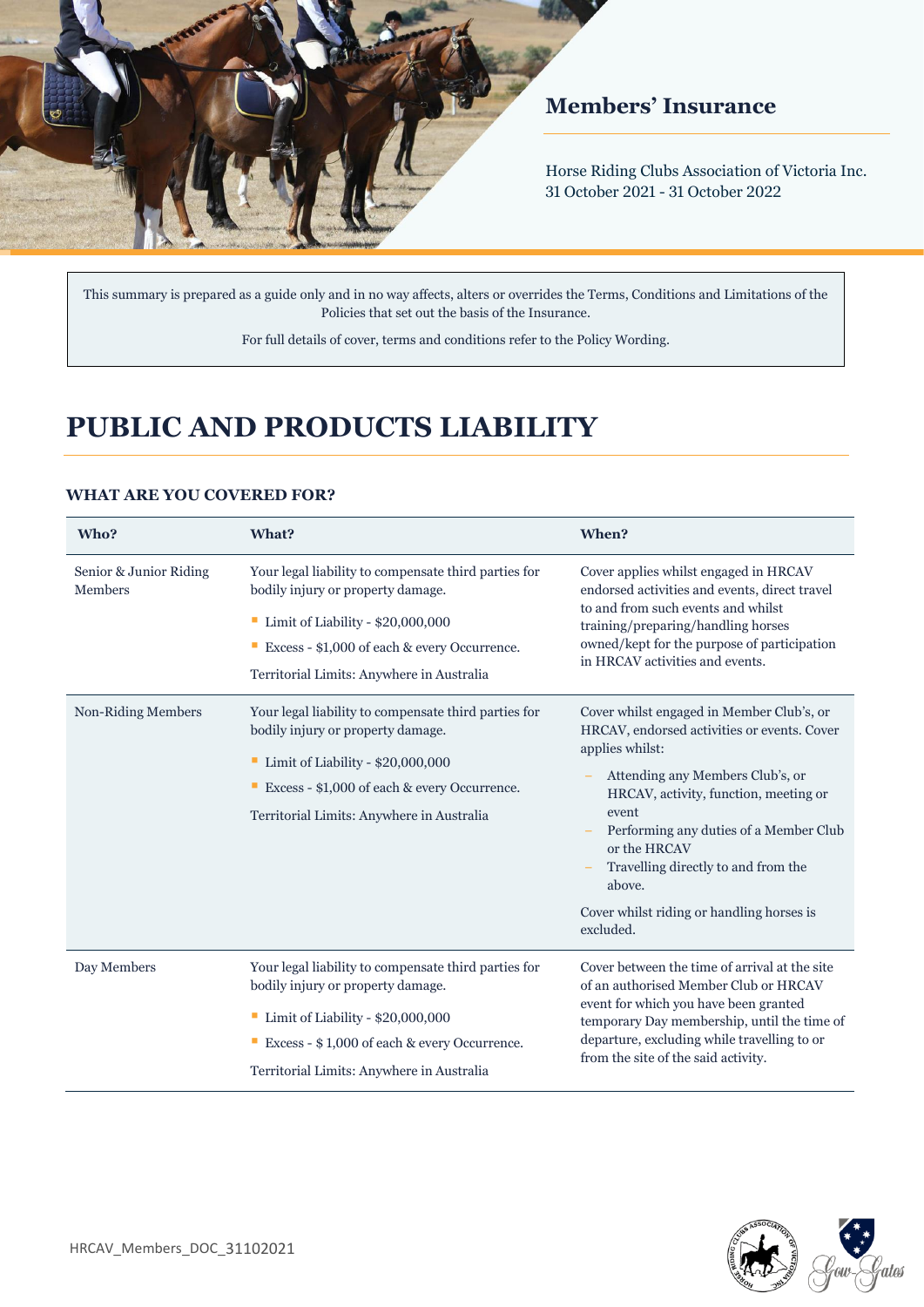#### **WHAT ARE YOU NOT COVERED FOR?**

- **1.** Bodily Injury or Property Damage caused by or arising from Harness, Racing, Hunting, Polo, Polocrosse, Rodeo, Campdrafting, Endurance Riding or Parelli Natural Horsemanship, and any other activities not approved by HRCAV.
- **2.** Incidents occurring when you are involved in income-earning equestrian activities.
- **3.** Jumping in competition at a level higher than your assessed level, or unassessed.
- **4.** When you are involved in an activity which is not related to the training for and/or participation in HRCAV endorsed activities.
- **5.** As per all other Exclusions as detailed in the Policy Wording.

#### **WHAT ARE YOUR RESONSIBILITIES?**

If you are involved in an incident which results in any of the following, you must notify Gow-Gates immediately, whether or not a claim is made against you:

- **1.** A Third Party sustains a bodily injury
- **2.** A Third Party sustains property damage
- **3.** A Third Party's horse dies or is injured

It is your responsibility to notify Gow-Gates of an incident which may give rise to a claim in the future, regardless of the perceived severity of it at the time. You must cooperate with insurers and their legal team at all times.

If an incident occurs at a club event, then ensure an incident report form is completed in line with HRCAV's rules and regulations. Obtain contact details of witnesses and advise Gow-Gates immediately. If insurers feel that statements need to be documented, we will contact you.

If an incident occurs away from a club event, then notify Gow-Gates immediately and we shall talk you through what you need to do.

The third party has no right to claim under your policy, and they should rely on making a claim under their own insurance policies for first party Bodily Injury and or/ Property Damage.

It is not your responsibility to insure the Third Party's assets but this policy will protect you in the event an action is brought against you if it is felt that you are in any way liable for their Bodily Injuries and/or Property Damage.

Failure to notify insurers immediately will compromise their position in the event of a claim.

Email: [equine@gowgates.com.au](mailto:equine@gowgates.com.au) Phone: 02 8267 9999

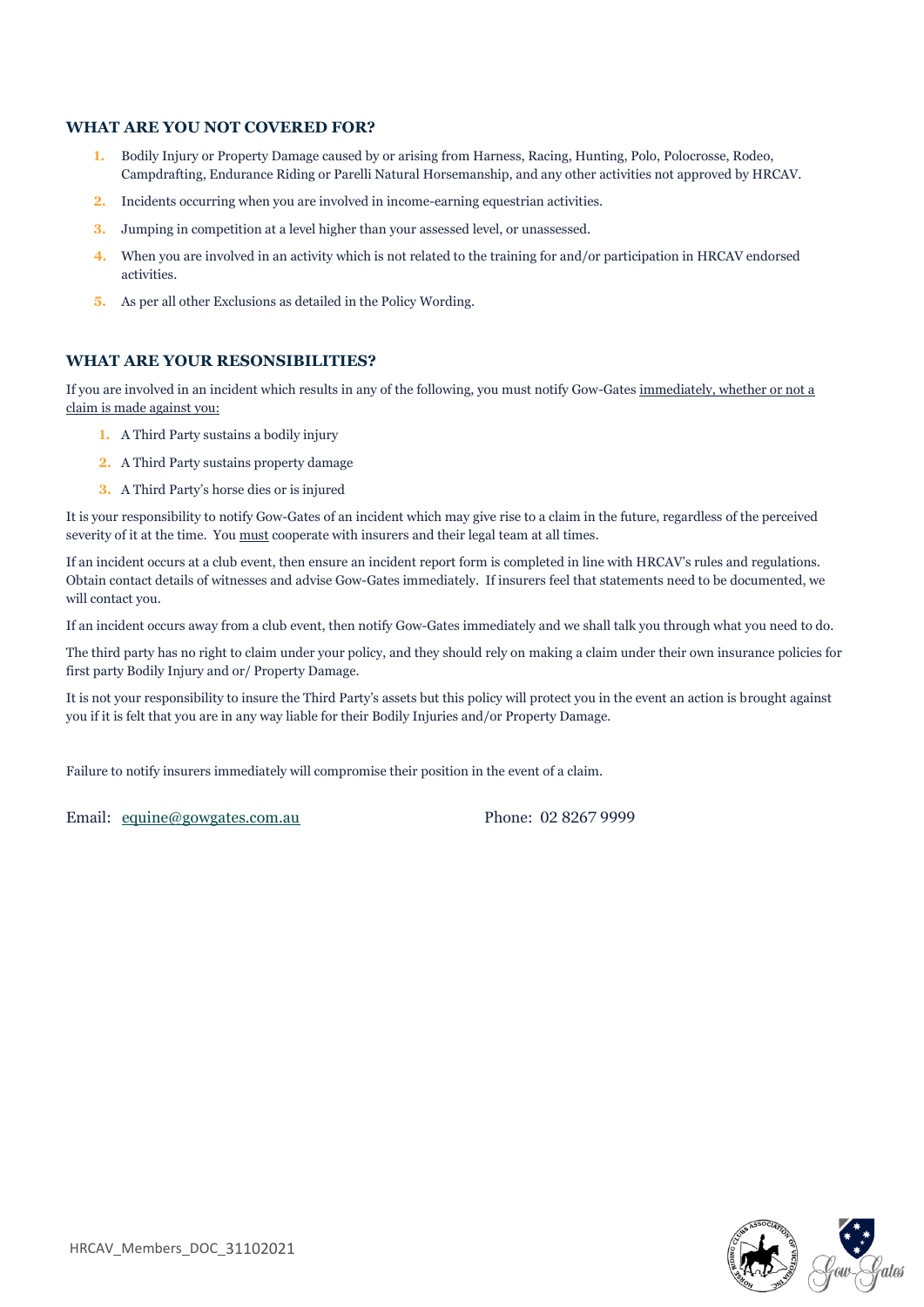# **PERSONAL ACCIDENT**

Benefits available for bodily injuries sustained in an accident when actively engaged in personal equestrian-related activities.

#### **WHEN ARE YOU COVERED?**

| <b>Senior &amp; Junior Riding Members</b>                                                                                                                                                                   | <b>Non-Riding Members</b>                                                                                                                                                                                                                                                                                                                                       |
|-------------------------------------------------------------------------------------------------------------------------------------------------------------------------------------------------------------|-----------------------------------------------------------------------------------------------------------------------------------------------------------------------------------------------------------------------------------------------------------------------------------------------------------------------------------------------------------------|
| $(Aged 5 - 74 years)$                                                                                                                                                                                       | $(Aged 5 - 74 years)$                                                                                                                                                                                                                                                                                                                                           |
| Cover whilst you're involved in non-income earning use<br>$an/or$ ownership and/or control of a horse(s) which is owned<br>and kept for the purposes of participation within HRCAV<br>events and activities | Cover whilst engaged in Club or HRCAV endorsed activities or<br>events. Cover applies whilst:<br>Attending any Member Club's, or HRCAV, activity, function,<br>meeting or event<br>Performing any non-paid duties for a Member Club of the<br><b>HRCAV</b><br>Travelling directly to and from the above.<br>Cover whilst riding or handling horses is excluded. |
| <b>All Members</b><br>$(Aged 75 - 79 years)$                                                                                                                                                                | Day Members                                                                                                                                                                                                                                                                                                                                                     |
| Cover whilst engaged in Club or HRCAV endorsed activities<br>or events. Cover applies whilst:                                                                                                               | No Cover is provided to Day Members for Personal Accident. You<br>are responsible for obtaining your own insurance.                                                                                                                                                                                                                                             |
| Attending any Member Club's, or HRCAV, activity,                                                                                                                                                            |                                                                                                                                                                                                                                                                                                                                                                 |

#### **WHAT ARE YOU NOT COVERED FOR?**

function, meeting or event

- **1.** Bodily Injury or Property Damage caused by or arising from Harness, Racing, Hunting, Polo, Polocrosse, Rodeo, Campdrafting, Endurance Riding or Parelli Natural Horsemanship, and any other activities not approved by HRCAV.
- **2.** Incidents occurring when you are involved in incomeearning equestrian activities.
- **3.** When you are involved in an activity which is not related to the training for and/or participation in HRCAV endorsed activities.
- **4.** Jumping in competition at a level higher than your assessed level, or unassessed.
- **5.** No expenses claimable under Medicare are covered by this insurance, including the Medicare gap.Please

check with your GP / hospital / surgeon what this means before committing to treatment.

- **6.** No cover is provided for any Injury which is attributable to childbirth or pregnancy or the complications of these (except for unexpected medical complications or emergencies arising from an Injury).
- **7.** No cover is provided for Insured Event "Permanent Total Disablement" for Insured Persons who have reached the age of 75. Please ensure you advise the HRCAV well before your birthday so that they can seek approval to continue cover from insurers.
- **8.** Insured Events which occur more than three hundred and sixty-five (365) days after the date of the injury.
- **9.** As per all other Exclusions as detailed in the Policy Wording.

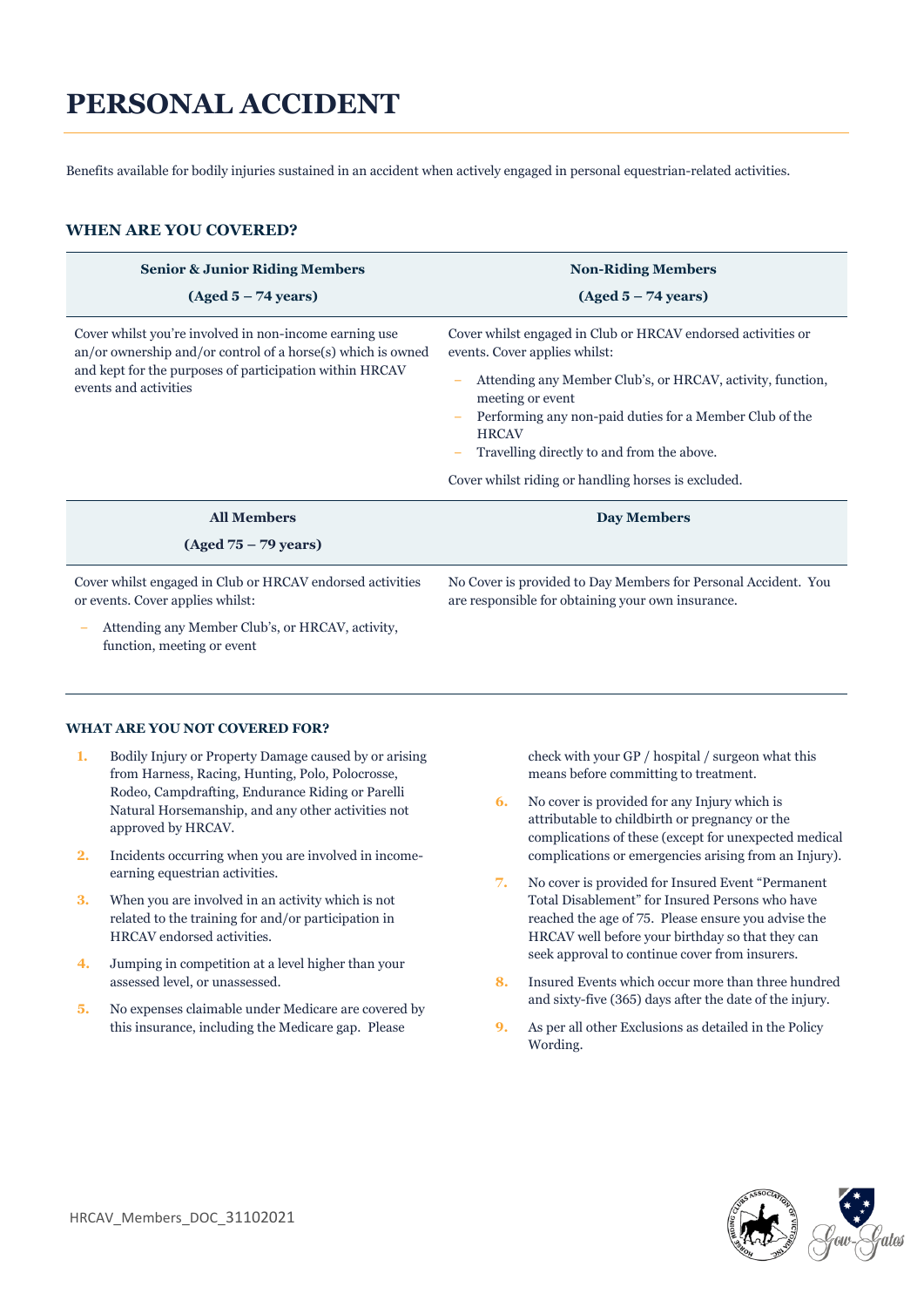# **WHAT ARE YOU COVERED FOR?**

(Full list of benefits should be referred to in the Policy Schedule and Wording)

## **Schedule of Benefits**

|                                                                             | <b>Benefit</b>                                    | Income /<br><b>Expense</b><br>Limitation | <b>Excess</b> | <b>Deferral</b><br><b>Period</b> | <b>Benefit Period</b> |
|-----------------------------------------------------------------------------|---------------------------------------------------|------------------------------------------|---------------|----------------------------------|-----------------------|
| <b>Death and Capital Benefits</b>                                           | \$50,000                                          |                                          |               |                                  |                       |
|                                                                             | (Insured persons aged 75-79 - \$10,000)           |                                          |               |                                  |                       |
| <b>Weekly Injury Benefit</b>                                                | \$500                                             | 85%                                      |               | 14 Days                          | 52 Weeks              |
| <b>Insured Persons aged 65 - 69</b>                                         | \$500                                             | 85%                                      |               | 14 Days                          | 26 Weeks              |
| <b>Insured Persons aged 70 - 74</b>                                         | \$500                                             | 85%                                      |               | 14 Days                          | 26 Weeks              |
| <b>Insured Persons aged 75 - 79</b>                                         | Nil                                               |                                          |               |                                  |                       |
| <b>Broken / Fractured Bones Benefits</b>                                    | \$2,000<br>Insured persons aged 75 and over - Nil |                                          |               |                                  |                       |
| Non-Medicare Medical Expenses up to<br>74 years                             | \$2,500                                           | 85%                                      | \$100         |                                  |                       |
| <b>Non-Medicare Medical Expenses</b><br><b>Insured Persons aged 75 - 79</b> | \$1,000                                           | 85%                                      | \$100         |                                  |                       |
| <b>Domestic Help Benefit</b>                                                | \$200                                             | 85%                                      |               | 7 Days                           | 26 Weeks              |
| <b>Student Tutorial Benefit</b>                                             | \$200                                             | 85%                                      |               | 7 Days                           | 26 Weeks              |
| <b>Bed Care Benefit</b>                                                     | \$200                                             | \$28.57 / day                            |               | 7 Days                           | 70 Days               |
| <b>Funeral Expenses Benefit</b>                                             | \$5,000                                           | 100%                                     |               |                                  |                       |
| <b>Out of Pocket Expenses Benefit</b>                                       | \$1,000                                           | 100%                                     | \$50          |                                  | 13 Weeks              |
| <b>Family Accommodation and Transport</b><br><b>Expenses Benefit</b>        | \$1,000                                           |                                          |               |                                  |                       |

If there is no amount shown against any one or more of the above Sections, no cover is provided in respect of them.

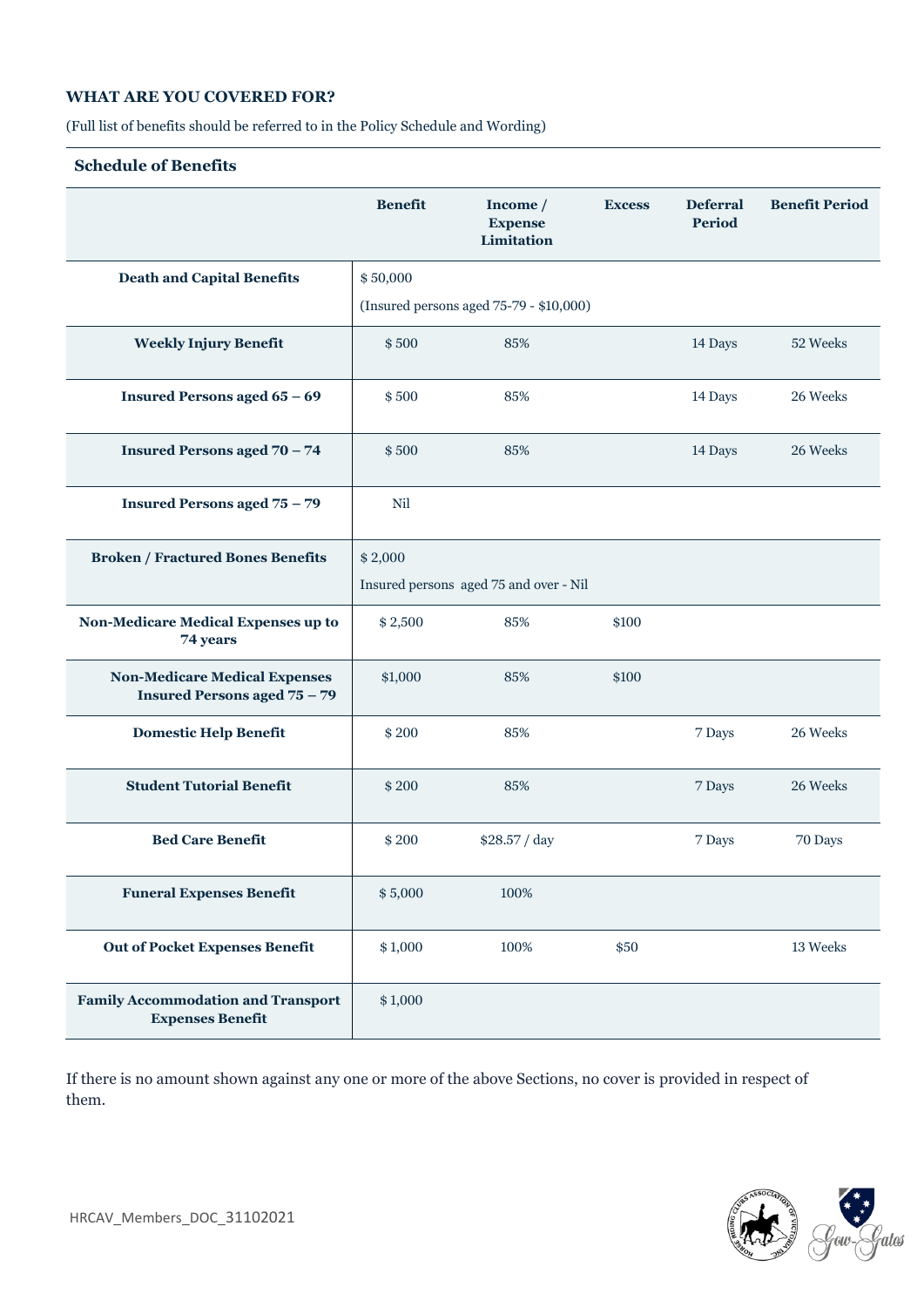## **Death and Capital Benefits**

#### *Extent of Cover*

If you sustain an Injury which results in any of the following Insured Events which are not otherwise excluded in this Benefit, insurers will pay the Compensation in accordance with the terms set out in this Benefit providing the Injury falls within the terms and conditions of the policy.

| <b>Insured Events</b>                                                  | <b>Percentage of Benefit</b><br>Payable |
|------------------------------------------------------------------------|-----------------------------------------|
| Death<br>п                                                             | 100%                                    |
| <b>Permanent Total Disablement</b>                                     | 100%                                    |
| Paraplegia/Quadriplegia                                                | 100%                                    |
| Permanent and incurable paralysis of all limbs<br>E                    | 100%                                    |
| Permanent and incurable insanity                                       | 100%                                    |
| Permanent total loss of sight in:                                      |                                         |
| Both eyes                                                              | 100%                                    |
| One (1) eye                                                            | 100%                                    |
| Permanent total Loss of Use of:                                        |                                         |
| Two (2) limbs                                                          | 100%                                    |
| One (1) limb                                                           | 100%                                    |
| Permanent total Loss of Use of:                                        |                                         |
| The lens in both eyes                                                  | 100%                                    |
| Hearing in both ears                                                   | 100%                                    |
| Permanent total Loss of Use four fingers and thumb of either hand<br>П | 80%                                     |
| Permanent total Loss of Use of four fingers of either hand<br>П        | 50%                                     |
| Permanent total Loss of Use of:<br>п                                   |                                         |
| The lens in one (1) eye                                                | 60%                                     |
| Hearing in one (1) ear                                                 | 20%                                     |
|                                                                        |                                         |

Burns: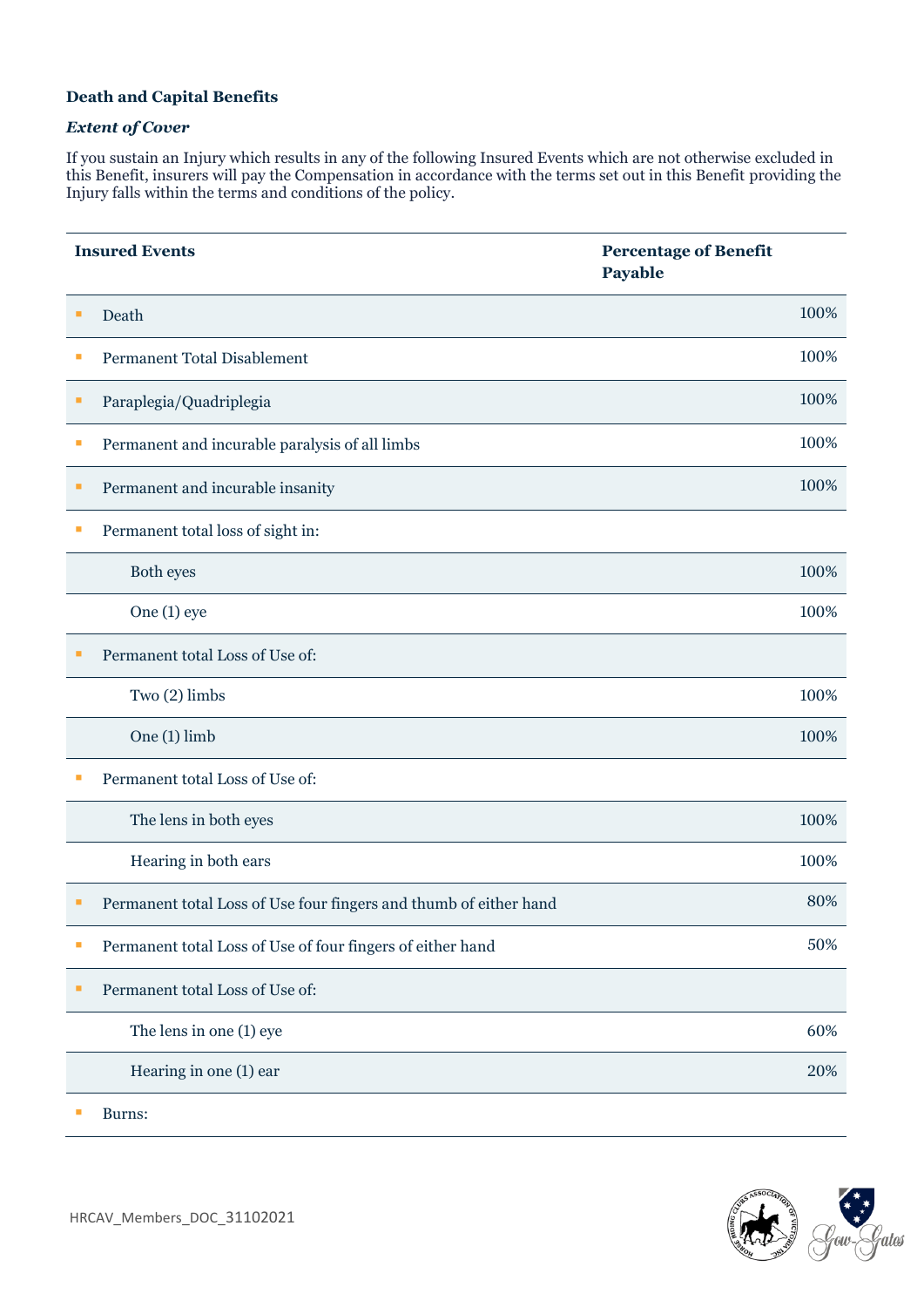| Third degree burns and/or resultant disfigurement which covers<br>more than 40% of the entire external body  |      |
|--------------------------------------------------------------------------------------------------------------|------|
| Second degree burns and/or resultant disfigurement which covers<br>more than 40% of the entire external body | 25%  |
| Permanent total Loss of Use of one thumb of either hand:                                                     |      |
| Both joints                                                                                                  | 30%  |
| One (1) joint                                                                                                | 15%  |
| Permanent total Loss of Use of fingers of either hand:                                                       |      |
| Three (3) joints                                                                                             | 10%  |
| Two (2) joints                                                                                               | 8%   |
| One (1) joint                                                                                                | 5%   |
| Permanent total Loss of Use of toes of either foot:                                                          |      |
| $All$ – one (1) foot                                                                                         | 15%  |
| Great - both joints                                                                                          | 5%   |
| Great – one $(1)$ joint                                                                                      | 3%   |
| Other than great, each toe                                                                                   | 1%   |
| Fractured leg or patella with established non-union                                                          | 10%  |
| Shortening of leg by at least 5cm                                                                            | 7.5% |

# *Evidencing your claim*

Written proof of loss is required for insurers to consider any claim under the policy. This includes ensuring they receive copies of all relevant documentation, including, at your expense, certificates, receipts, proof of earnings and any other information or evidence that they may require, in the format we require.

# **Conditions of the policy – YOUR RESPONSIBILITIES**

- **1.** The Insured Event must occur within three hundred and sixty-five (365) consecutive days of the date of the Injury.
- **2.** Compensation shall not be payable for more than one of the Insured Events in respect of the same Injury. If two (2) or more Insured Events have occurred, the Insured Event with the highest Compensation will be payable.
- **3.** Compensation shall not be payable unless you shall, as soon as possible after the happening of

HRCAV\_Members\_DOC\_31102021

any Injury, seek and follow proper medical advice from a Medical Practitioner.

- **4.** The maximum amount payable for a Dependent Child is ten (10%) percent of the Compensation stated unless otherwise specified.
- **5.** The maximum amount payable for this Benefit in any one Period of Insurance for any one Insured Person is the amount shown in the Policy Schedule against "Death and Capital Benefits".